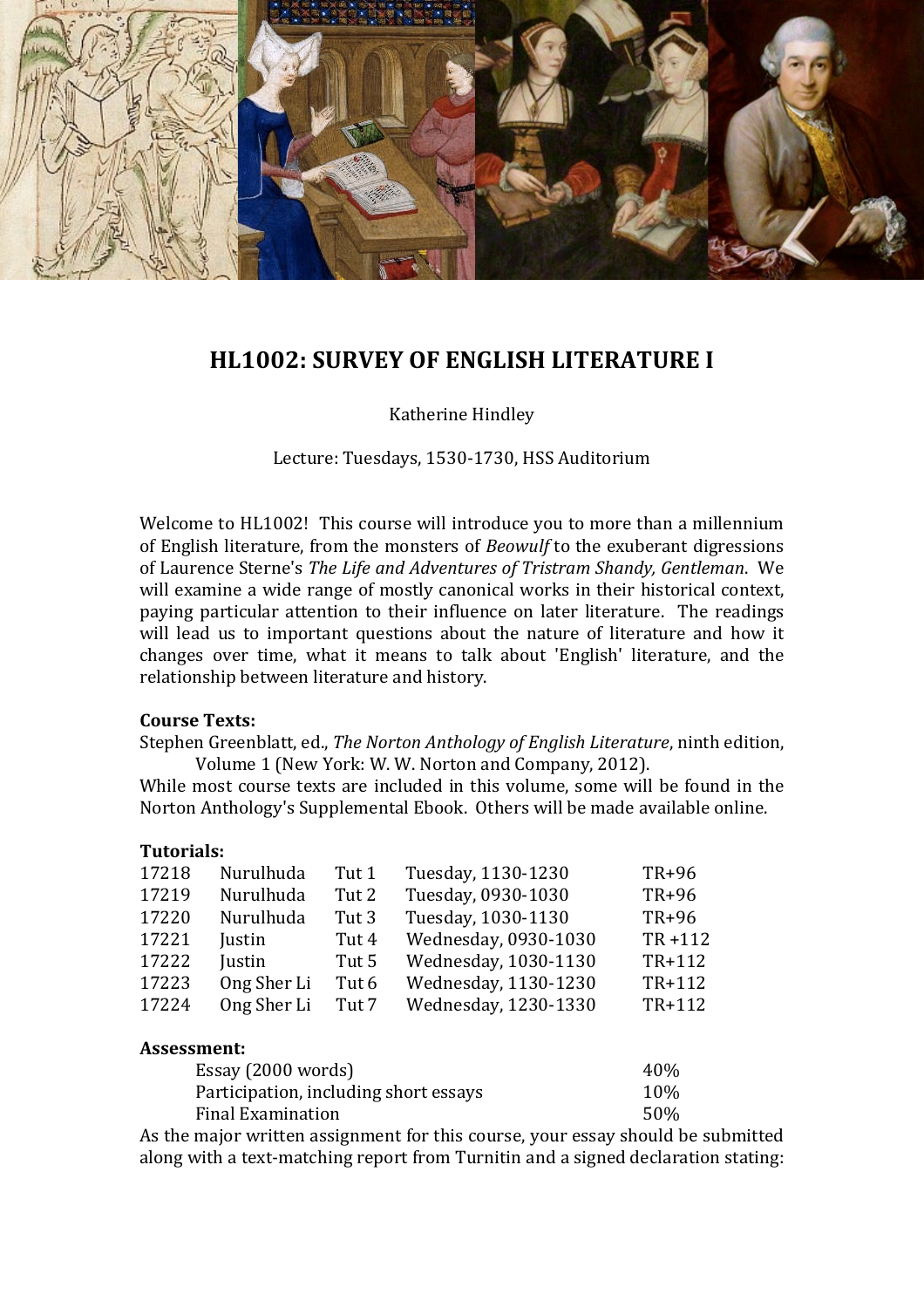'This paper represents my own work in accordance with University regulations. I include proper academic references to all my sources.'

### **Course Policies:**

- Attendance and Participation: barring illness or emergencies, you must attend every lecture and tutorial. You must arrive on time, having done the required readings and any assigned work, and be ready to participate in the class discussion. Failure to do so will reduce your participation grade significantly. If you must miss a class, please give your tutor as much notice as possible.
- Late Work and Extensions: if your essay is late, it will be marked down by one third of a grade for each day that it is overdue. Extensions will be granted only in exceptional circumstances, including documented illness or genuine emergency.
- Seeking Help Outside Class: you are encouraged to use any form of legitimate aid to help you write papers and research topics that interest you. Obvious sources of legitimate assistance include your tutors, the coaches at the LCC Communication Cube, and the subject librarians at the library.
- Plagiarism and Academic Dishonesty: Don't do it! If your tutors or I find that you have misrepresented someone else's work as your own you will fail the assignment and possibly the course. If you are unsure of how or when to cite a source, please refer to the university's academic integrity resources or ask your tutor.

### **Questions?**

Feel free to come to me or to your tutor if you have any questions! Most importantly, if you feel that you're falling behind in the course for any reason, please talk to one of us. The sooner we discuss any obstacles to your success in this class, the more likely it is that we will be able to fix them.

### **COURSE SCHEDULE**

### **UNIT 1: OLD ENGLISH**

**1. Introduction to Old English Literature (15 August)**

Bede on 'Cædmon's Hymn' Anglo-Saxon Riddles (handout)

# **2. Elegy, Heroism, and Religion (22 August)**

**'**The Wanderer' 'The Battle of Maldon' (Ebook) 'The Dream of the Rood' - start reading *Beowulf*

**3.** *Beowulf* **(29 August)** *Beowulf*

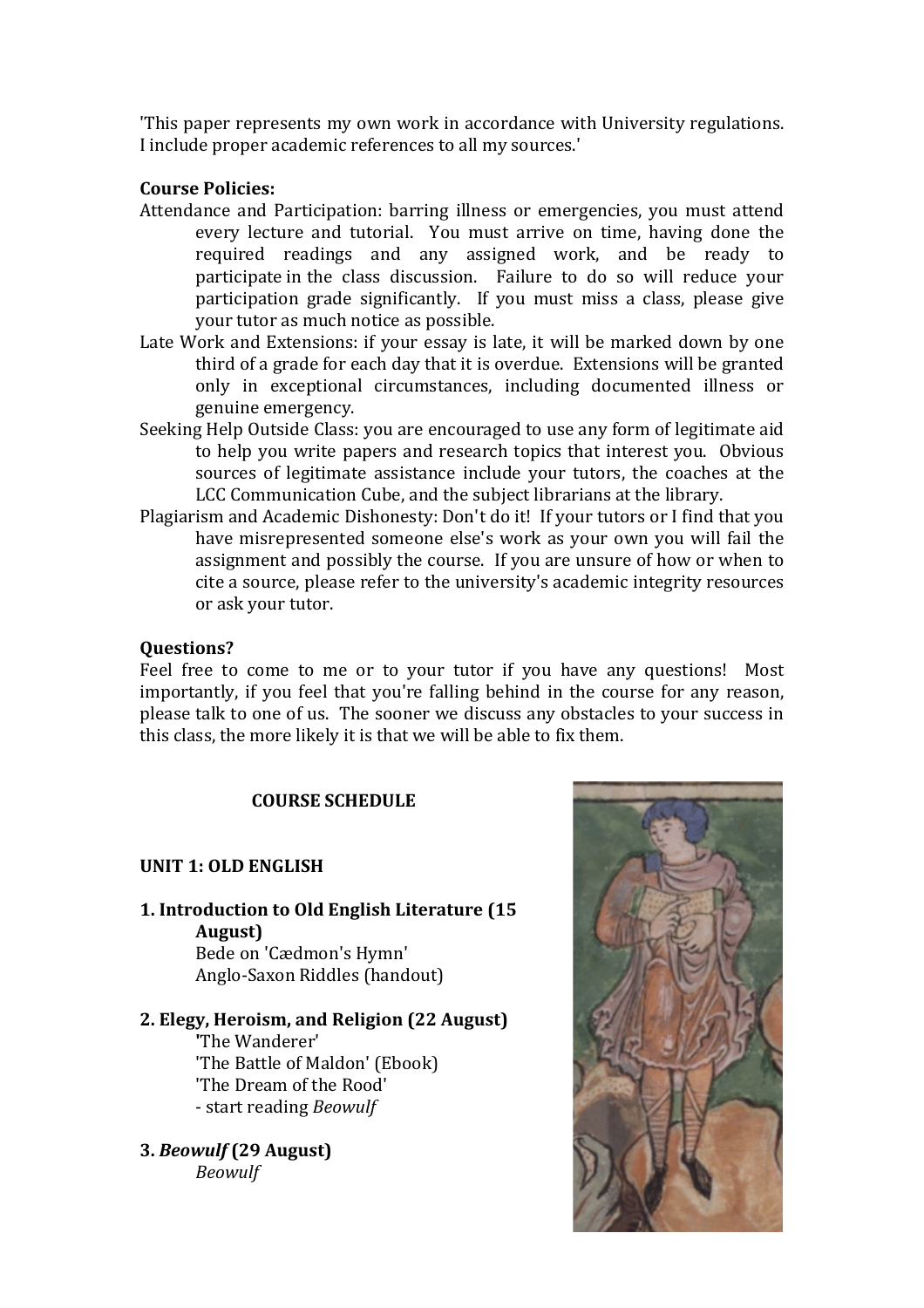

### **UNIT 2: MIDDLE ENGLISH**

# **4. Introduction to Middle English Literature: Multilingualism (5 September)** Marie de France, *Lanval*

'De amico ad amicam' and 'Responcio' (handout) - start reading *Sir Gawain and the Green Knight* 

\*\*first 300-word paper due\*\*

**5. The** *Gawain***-Poet (12 September)** *Sir Gawain and the Green Knight*

### **6. Chaucer (19 September)**

Chaucer, General Prologue to *The Canterbury Tales*, The Wife of Bath's Prologue and Tale

### **UNIT 3: RENAISSANCE LITERATURE**

### **7. Introduction to Renaissance Literature: Sonnets (26 September)**

Wyatt, 'Whoso list to hunt', 'Petrarch, Rima 190'

Surrey, 'Petrarch, Rima 310', 'Alas! so all things now do hold their peace' Sidney, selections from *Astrophil and Stella*

Shakespeare, selections from *Sonnets*

\*\*second 300-word paper due\*\*

### **RECESS WEEK**

- **8.** *The Faerie Queene* **(10 October)** Spenser, *The Faerie Queene*, Book 1
- **9. Shakespeare (17 October)** Shakespeare, *King Lear* - start reading *Paradise Lost*

\*\*2,000-word essay due\*\* \*\*to be submitted with Turnitin\*\*